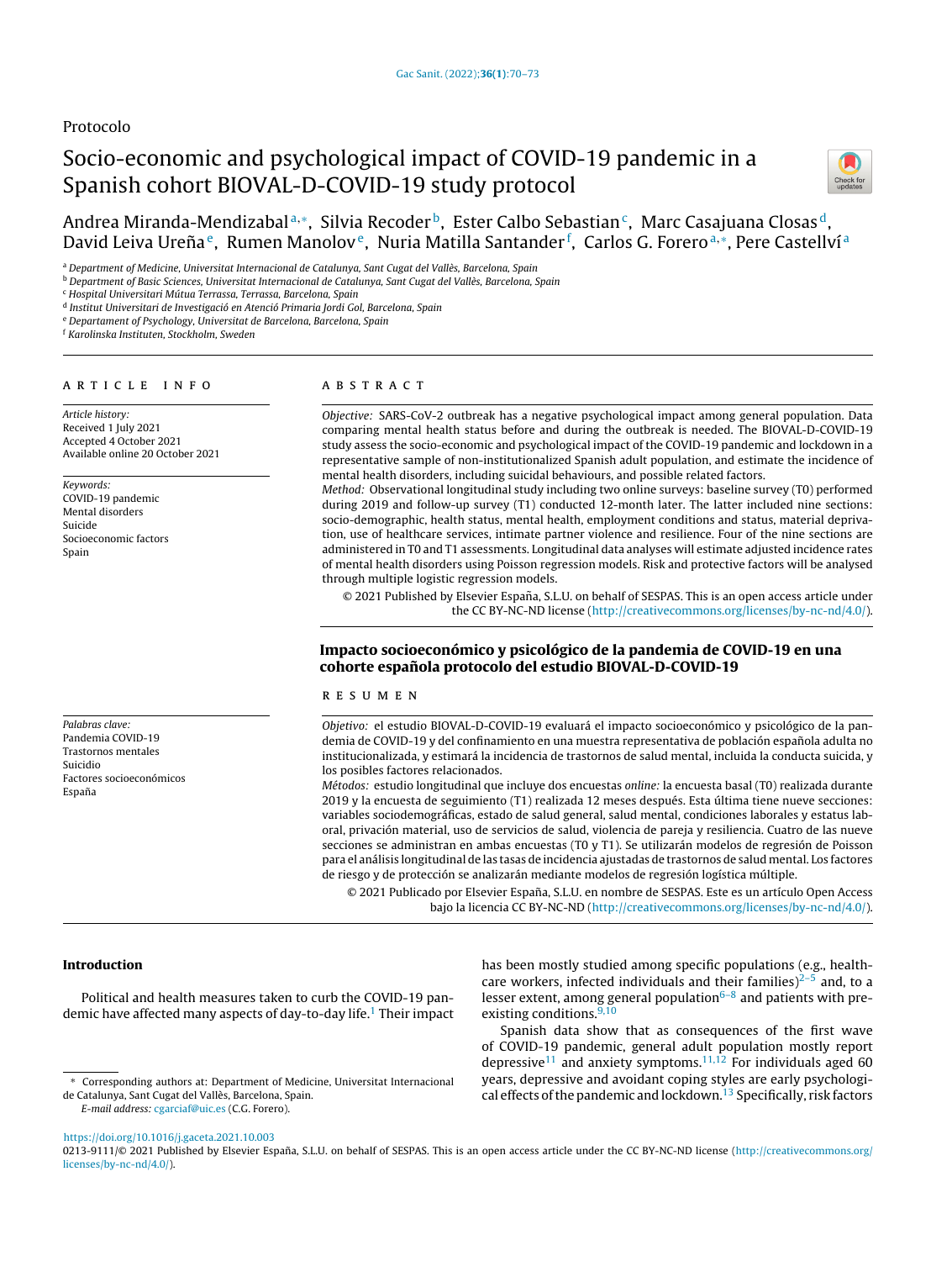increasing worse mental health outcomes, are: being female, $11-16$ having or have had a mental disorder,  $12,13,16$  have been exposed to COVID-19[15,16](#page-3-0) and having had symptoms associated with the virus<sup>[12,16](#page-3-0)</sup> or a close relative infected.<sup>[12](#page-3-0)</sup> However, these studies have mostly used retrospective cross-sectional design $11-17$  and included samples from specific geographical regions.<sup>[13,14](#page-3-0)</sup>

An earlier published article, using data from a longitudinal population-based Spanish cohort just after the first wave of COVID-19 pandemic, shows that the prevalence of depression and suicidal ideation have not significantly increased.<sup>[18](#page-3-0)</sup> However, COVID-19 pandemic and lockdown consequences on the Spanish general population over the time are yet to be fully appraised. The end of the pandemic may translate into social and economic consequences, probably widening or revealing inequalities in Spanish society, as it has occurred in some other countries. $1,7$ 

Therefore, direct comparisons of before, during and after the pandemic are needed. Such comparison would serve for identifying groups and risk factors where evidence-driven strategies might reduce consequences of the pandemic.

This study objectives are to assess the socio-economic and psychological impact of the SARS-CoV-2 outbreak and lockdown due to the COVID-19 pandemic in population-based cohort from the Spanish adult population, before and during the pandemic. The prospective pre-post pandemic design will increase knowledge about causal links between personal, familiar, and socioeconomic variables and COVID-19 outcomes. Results will have the potential to inform and improve preventive strategies implemented in similar situations.

## Method

#### Study design

Observational longitudinal study through an online survey on Spanish residents will be carried out. The baseline survey (T0) was acquired as part of the BIOVAL-D project (Exp: PI16/00165) during October-November 2019 for assessing mental health prior to SARS-CoV-2 outbreak. The follow-up survey (T1) will be conducted after 12-months, using the same questionnaire with additional domains to identify risk and resilient factors associated to mental disorders and suicide behaviours after SARS-CoV-2 outbreak and lockdown, and to evaluate economic costs individually and at familiar level. The survey has an average duration of 30 minutes. Participants will have a unique personal link to fulfil the survey guaranteeing that it could be fully completed only once. However, links could be used to access the survey at different times until completeness is achieve.

# Study sample

Baseline participants for the BIOVAL-D study come from a Spanish national population sample ( $\geq$ 18 years old) representative in terms of geographical areas, sex, age and income level, recruited during 2019 from an online secure panel data vendor including a final sample of 2005 individuals. The panel does not exclude any household and its members from the possibility of being recruited. Participants are randomly selected from an extensive list of mobile and landline phones, as well as personal interviews, ensuring the panel representativeness. The study left open the possibility to recontact the participants for future studies. For the follow-up survey all the 2005 participants will be recontacted by the panel provider. Participants will receive an informative email on the study objectives and characteristics, including a link to the informed consent. Upon consent, participants will receive a signed copy, asking for permission for subsequent contacts for study reasons. Response rates of 60% are expected. Participation is encouraged through an incentives system based on accumulative points and exchange. Points can be exchanged for physical(e.g., electronics and technology, children's toys, pet products, sports and leisure, etc.) and digital gifts (e.g., app, books, music, etc.) or donations to NGOs. All participants who answer 100% of the survey will accumulate the same number of points.

For assuring representativeness of the follow-up, in case it is needed because of low response rate, a subsample, from the same panel and who was not contacted at baseline, will be invited to participate at follow-up to complete sample size for comparison. For matching, selection will be made based on the socio-demographic characteristics (sex, age, geographic area, income level) of those individuals who will be replaced.

# Sample size

Sample size is estimated based on the incidence data between T0 and T1, assuming an annual baseline depression incidence of 2% and COVID-19 exposure affecting 10% of the population, increasing incidence up to 10%. Based on these assumptions, with a statistical power of 0.80 at a 0.05 nominal significance level and considering a 40% loss-to-follow up cases, total sample size at follow-up has been estimated in 1200 people. Depression incidence has been selected for this purpose because it is expected to be especially high in the pandemic context being a good proxy variable for mental health effects. Furthermore, it has been done to be consistent with the criteria used in the baseline study it ensuring comparability.

# Data gathering platform

Data will be managed using the "Dimensions" platform, a secure data web software for developing and running online surveys using panels. Links to the survey will be sent individually and encrypted, and associated with an identification code unconnected to personal information. The link will be active for a limited period of time.

#### Survey and dimensions assessed

The T1 follow-up survey is composed by 9 sections, detailed below. It was developed on purpose by the research team. Socio-demographic, health status, and mental health (except posttraumatic stress disorder), are administered at T0 and T1.

#### 1) Socio-demographics

Age, gender, time residing at current address, marital status, coexistence with a partner and educational level.

## 2) Health status

Self-perceived physical and mental health; smoking status and World Health Organization Disability Assessment Schedule (12- items). The scale has been validated for the Spanish population.<sup>[19](#page-3-0)</sup>

#### 3) COVID-19 exposures

Items about COVID-19 exposure were developed ad-hoc for this study. Having been tested or diagnosed for COVID-19, COVID-19 symptoms and treatment, days at hospital including intensive care unit days, COVID-19-related stress with reasons (e.g., family finances, social isolation, worry about getting infected). Also, information on friends and relatives infected and/or death by COVID-19 will be gathered.

# 4) Mental Health

Depression: Spanish version of the Composite International Diagnostic Interview version 3.0 will be used, $20$  including screening items for panic disorder (2-items), bipolar disorder (2-items) and general anxiety disorder (3-items); major depression episode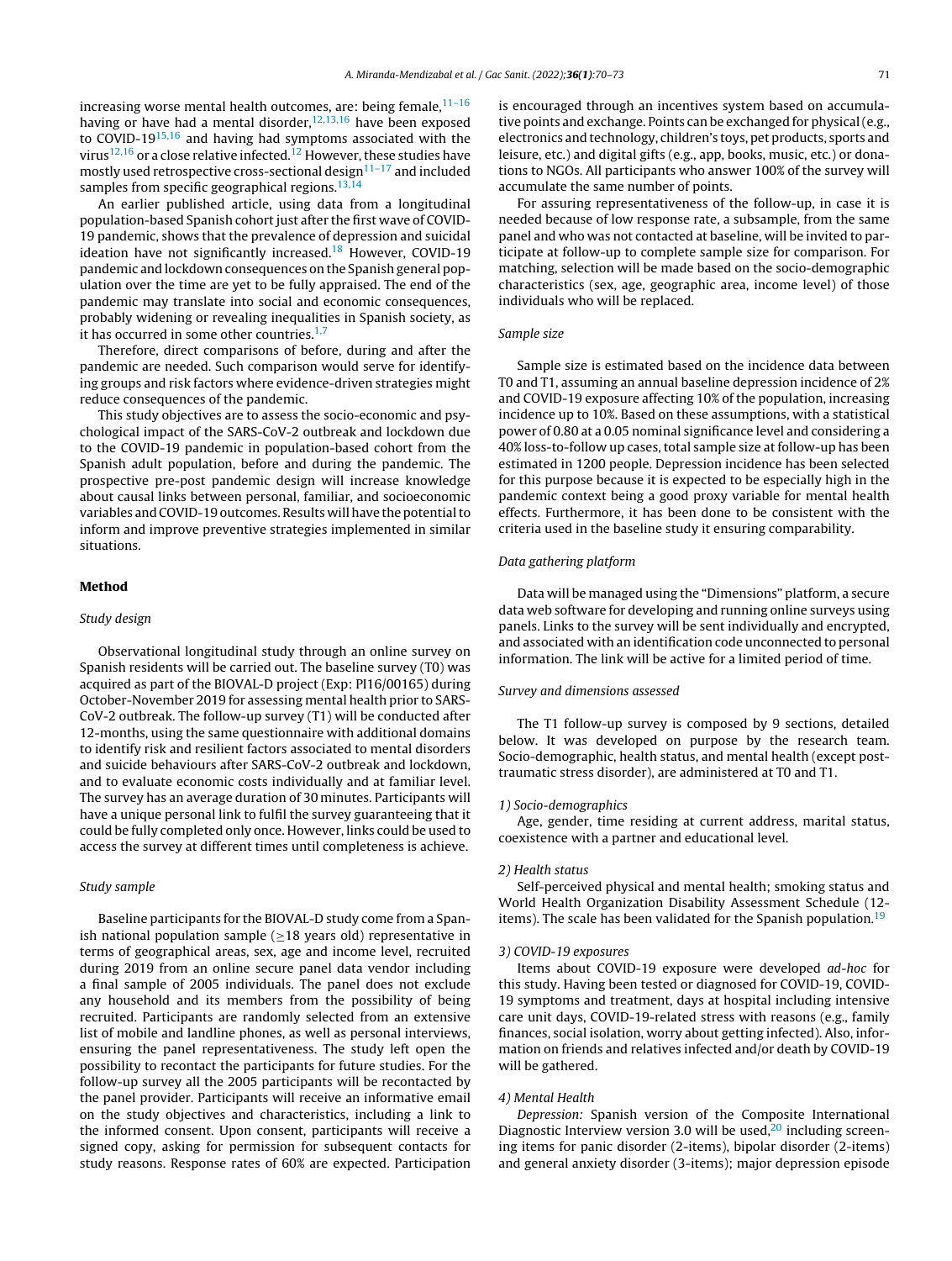diagnostic section including 37-items (depression and anhedonia, 6-items; weight, 5-items; insomnia, 5- items; retardation and agitation, 4-items; fatigue, 2-items; worthlessness and guilt, 5-items; concentration, 4-items; suicide, 6-items). For study purposes, new item will ask the participants the trimester when they experienced each symptom. Finally, 2-items about being on treatment due to depression symptoms will be asked. Good clinical diagnostic agreement was reported for the CIDI instrument with face-to-face $21$  and online assessments $^{22}$  $^{22}$  $^{22}$  among the Spanish population.

Anxiety: General Anxiety Disorder-7, 4-point Likert Scale with scores ranging from 0 to 21 will be used. The Spanish version has shown good reliability and validity evidence, and cut-off point for diagnoses has been established.[23](#page-3-0)

Post-traumatic stress disorder (PTSD): Spanish version of the PCL-5 will be used  $(20$ -items)<sup>[24](#page-3-0)</sup> for assessing PTSD directly related to being infected of COVID-19 or death of a close one due this condition.

## 5) Employment conditions and employment status

Poor employment conditions after the first lockdown due to COVID-19 pandemic (e.g., precarious employment) measured using the Employment Precarity Index (EPI) (https://precariousworkresearch.org/).[25,26](#page-3-0) EPI score ranges between 0 and 30. The EPI will be applied on individuals who declare to be working or studying at the time of the survey, or to have lost their jobs permanently or temporarily during the three months before the survey. Changes in the employment status after the lockdown period, such as having become temporary or permanently unemployed, will be also asked. We will also ask whether individuals have attended work having COVID-19 compatible symptoms, their main occupation and whether they have been able to telework.

#### 6) Material deprivation

Material deprivation will be assessed through household income, proportion of household income used for paying the rent or mortgage, and whether individuals are able to go on vacations one week per year, eat meat or fish (or the equivalent for other diets) at least two days per week, pay an unforeseen expense, and maintain a suitable temperature at home.

#### 7) Use of healthcare services

Number of visits to primary care or to any medical specialist, days of hospitalization, days in intensive care unit, temporary employment regulation, and sick leave. Also, expenditures in sanitary products in euros. The cost of all items will be calculated using the tax list published in the Oblikue Database (<http://esalud.oblikue.com/>).

#### 8) Resilience

Spanish version of the 10-items Connor-Davidson Resilience Scale.<sup>[27](#page-3-0)</sup>

#### 9) Intimate partner violence

Short-form version of the Composite Abuse Scale<sup>[28,29](#page-3-0)</sup> to measure self-reported intimate partner violence since the beginning of lockdown. Participants will be asked whether they had, or still have, a partner since the beginning of lockdown, and if they have felt fear of that partner during it.

# Statistical analysis plan

Statistical analyses will involve different methods depending on the use of cross-sectional or longitudinal data. Cross-sectional data will allow to estimate the prevalence and means of sociodemographic characteristics, risk and protective factors and socio-economic and mental health outcomes associated. Prevalence ratios for the association of risk and protective factors using bivariate associations (Chi-squared) and multiple models, using Poisson regression models with log-binomial link and robust standard errors. Coefficients and their 95% confidence intervals will be calculated. Sampling weights according to gender, age, geographic area and income levels will be applied to restore sample representativeness, and to calculate results stratified by gender and age groups. Longitudinal data analyses will be conducted by determining the sample fraction with no mental health problems at T0 with positive mental outcomes at T1. Crude incidence rates by 1000 person-years will be estimated. Adjusted incidence rates will be computed using Poisson regression models using a log-link function. Linear regression models using baseline values as predictors will be used for continuous T1 outcomes to estimate change between T0 and T1 by means. Time-to-event data will be analysed using Cox regression models. Selection bias due to non-random losses to follow-up will be corrected using inverse probability-ofcensoring weights.[30](#page-3-0)

#### Ethics and dissemination

Baseline study was approved by the Ethical Committee of the IMIM-Parc de Salut Mar (2014/5717/l) and the Ethical Committee of the Universitat Internacional de Catalunya (PIC-178-19). The latter also approved the follow-up study (MED-2020-02).

Before entering the study, participants will read and sign an informed consent. The data will be gathered in a completely anonymous way, with no possibility to match the data with participant's identity. In cases where mental health problems or intimate partner violence would be detected, participants will receive an automatic message, only visible to them upon survey completion, advising to contact health or social services that provides adequate information and assistance. All participants will receive a general message with recommendations and assistance contacts. A final report with the major results will be presented to the Observatori Social La Caixa as a requirement for granted projects. Study findings will be disseminated through different publications.

# Editor in charge

Azucena Santillán-García.

# Authorship contributions

A. Miranda-Mendizabal and S. Recoder drafted the first version of the manuscript. P. Castellví and C. G. Forero conceived, designed and supervised the overall study. E. Calbo Sebastián, M. Casajuana Closas, D. Leiva Ureña, R. Manolov and N. Matilla Santander participated in the writing of the manuscript, provided important intellectual content and gave their final approval of the version submitted for publication.

# Funding

This work is funded by ISCIII-FEDER (PI16/00165) and Observatori Social La Caixa call to support research survey projects to assess the social impact of COVID-19 pandemic (Call LL20-2).

# Conflicts of interests

None.